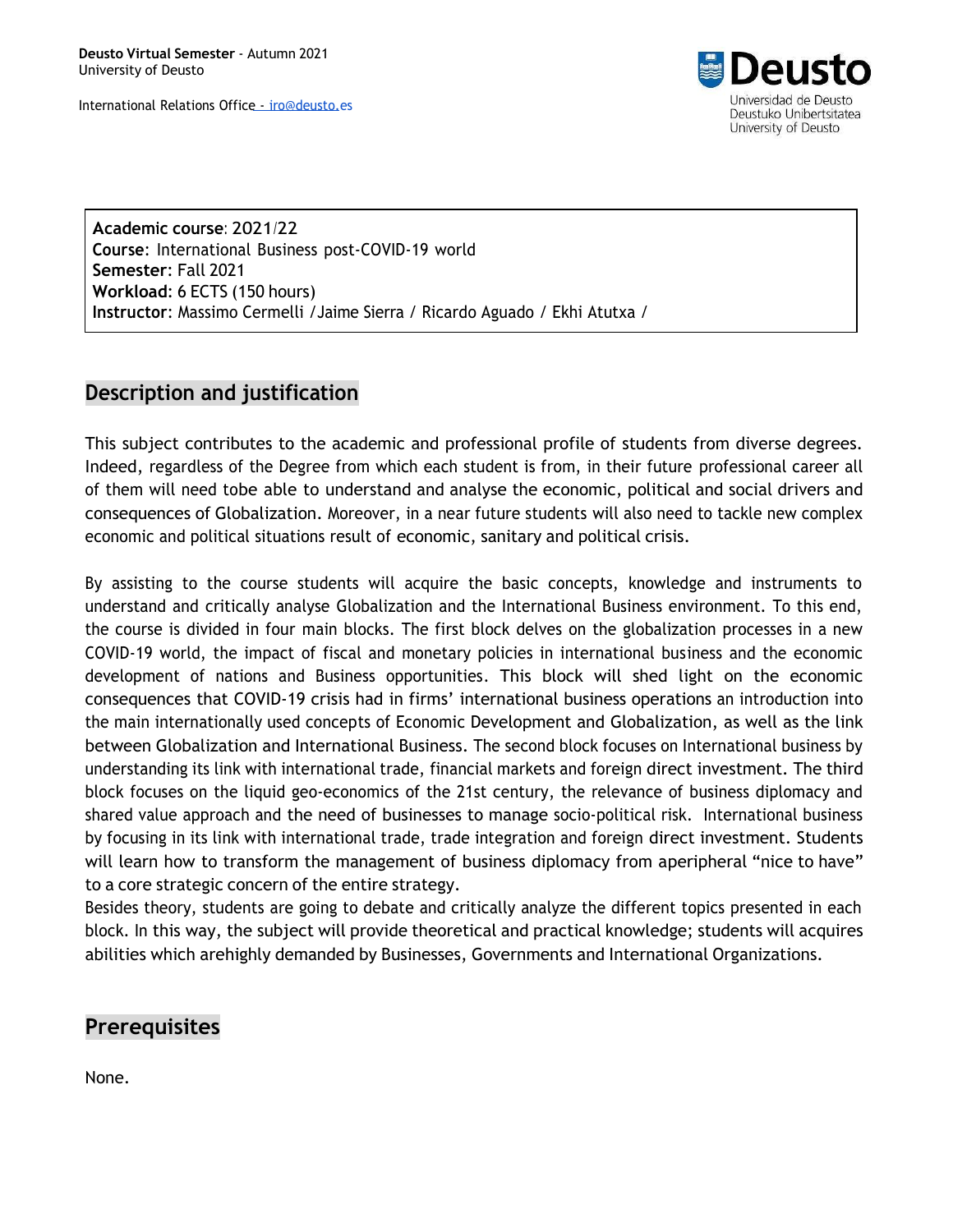

### **Competencies and learning outcomes**

#### ● **Generic Competences (GC)**:

GC. Systemic thinking: to organize and to integrate interrelated components forming a coherent whole. To understand and to apprehend reality through global patterns. Level of mastery 2: To deal with reality byusing holistic knowledge in complex tasks and situations

**Learning outcomes:** the student

- Integrates elements of diverse subjects and fields in his/her analysis of reality (Systemic principle).
- Adopts different perspectives, sources, dimensions, etc. in order to analyse reality (Systemic principle).
- **● Specific Competences (SG):**
	- SC 1. To apply basic research methods in social sciences to the analysis of trends in internationalsociety and to the development of original papers on the thematic areas of the degree.
	- $\circ$  SC 2. To apply the main debates in the discipline to an understanding of the actors and factors determining the current system of international relations.
	- $\circ$  SC 3. Actors in a global economy: To interpret the reality of the local and global economic environment. The aim is to take advantage of the opportunities and manage the challenges product of developing their economic activity in an international context.

**Learning outcomes**: the student

- Applies the theoretical approaches applied to the analysis of international society
- Identifies the main actors and factors determining the current system of international relations in theinternational society.
- Analyzes causes and dynamics of change in the international society.

# **Contents**

#### **Introduction: dynamics & assessments (5 hours - 1stweek)**

#### **Block 1**

- $\bullet$  Unit 1: Globalization in a new COVID-19 world (10 hours 1<sup>st</sup> week)
- $\bullet$  Unit 2: The impact of fiscal and monetary policies in international business (17,5 hours 2<sup>nd</sup> and 3<sup>th</sup> week)
- Unit 3: Economic development of nations and Business opportunities (17,5 hours 3<sup>th</sup> and 4<sup>th</sup> week)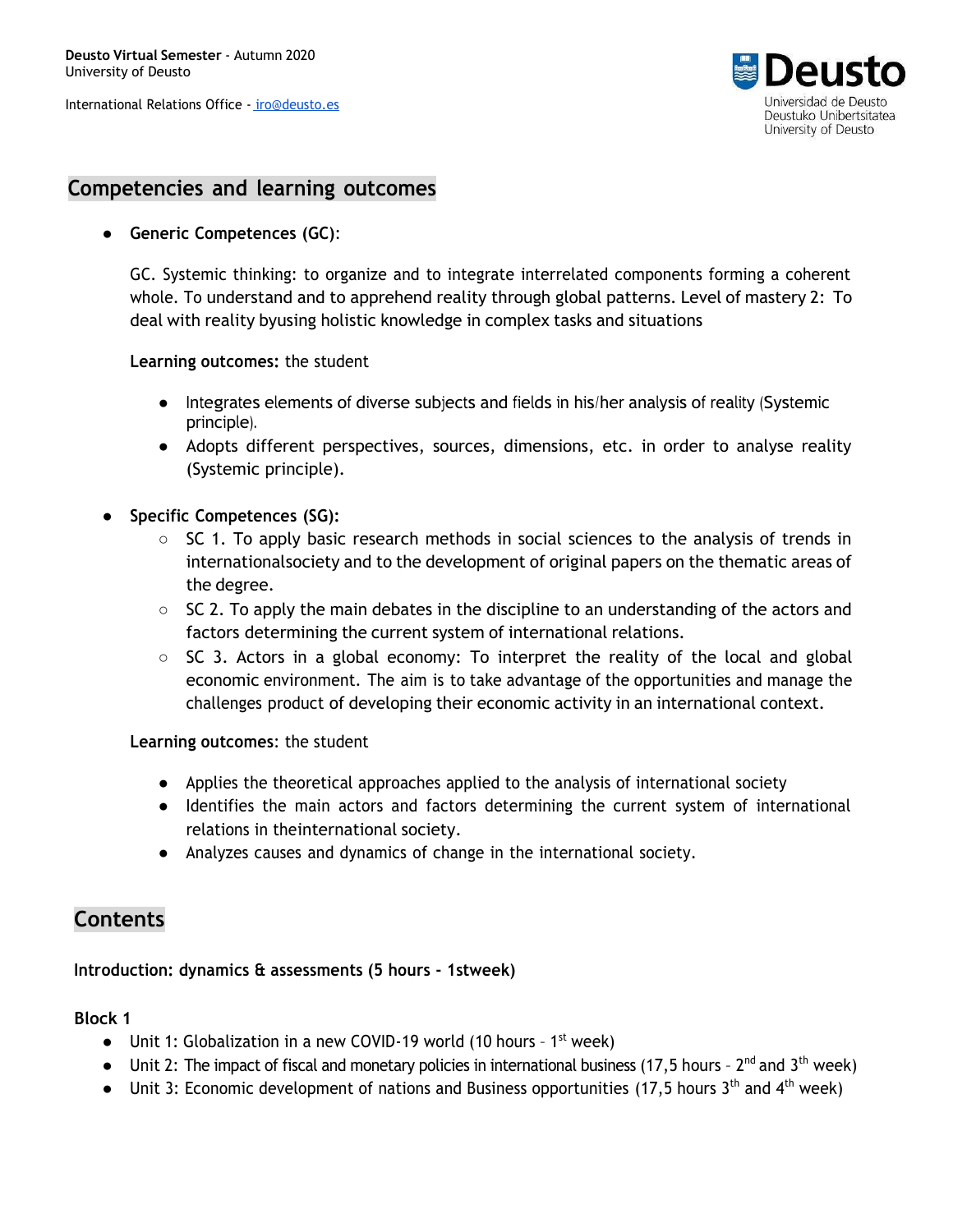

### **Block 2**

- Unit 3: International trade in a new COVID-19 world (10 hours  $5<sup>th</sup>$  week)
- Unit 4: Financial markets in a new COVID-19 world (17,5 hours  $6<sup>th</sup>$  and  $7<sup>th</sup>$  week)
- $\bullet$  Unit 5: Foreign direct investment (17,5 hours 8<sup>th</sup> week)

### **Block 3**

- $\bullet$  Unit 6: From geopolitics to geoeconomics (10 hours 9<sup>th</sup> week)
- Unit 7: The liquid geo-economics of the 21st century (10 hours  $10<sup>th</sup>$  week)
- Unit 8: The relevance of business diplomacy and shared value (17,5 hours 11<sup>th</sup> and 12<sup>th</sup> week)
- Unit 9: Socio-political risk management (17,5 hours  $13<sup>th</sup>$  week)

### **Teaching-learning strategy**

The teaching methodology will be based on the University of Deusto Learning Model (UDLM) that integrates the stages of contextualization, reflective observation, conceptualization, active experimentation and assessment. To apply this methodology the following teaching resources are used:

- Use of learning materials in different formats for the presentation of theoretical content.
- Carrying out different learning and assessment activities to verify the acquisition of both theoretical andpractical knowledge and the acquisition of skills.
- Individual and / or group tutoring aimed at the personalized monitoring of the students and the supervision of their work.
- Combination of synchronous remote video conference classes (2 hours a week) with online learningthrough resources and activities on the university's learning platform.

## **Assessment**

- In each block students are going to individually write an essay (1800 words)) and to make an oral presentation in groups about the topics assigned by the Professors. The two assignments of each block represent the third part (33,3%) of the final grade. In each assignment, the general and specific competencies are going to be taken into account. In order to pass the subject, students need to get a 50% of the final grade.
- Extraordinary call: Students must do and pass again the pending subject's parts in reference to the Generic and Specific Competences.